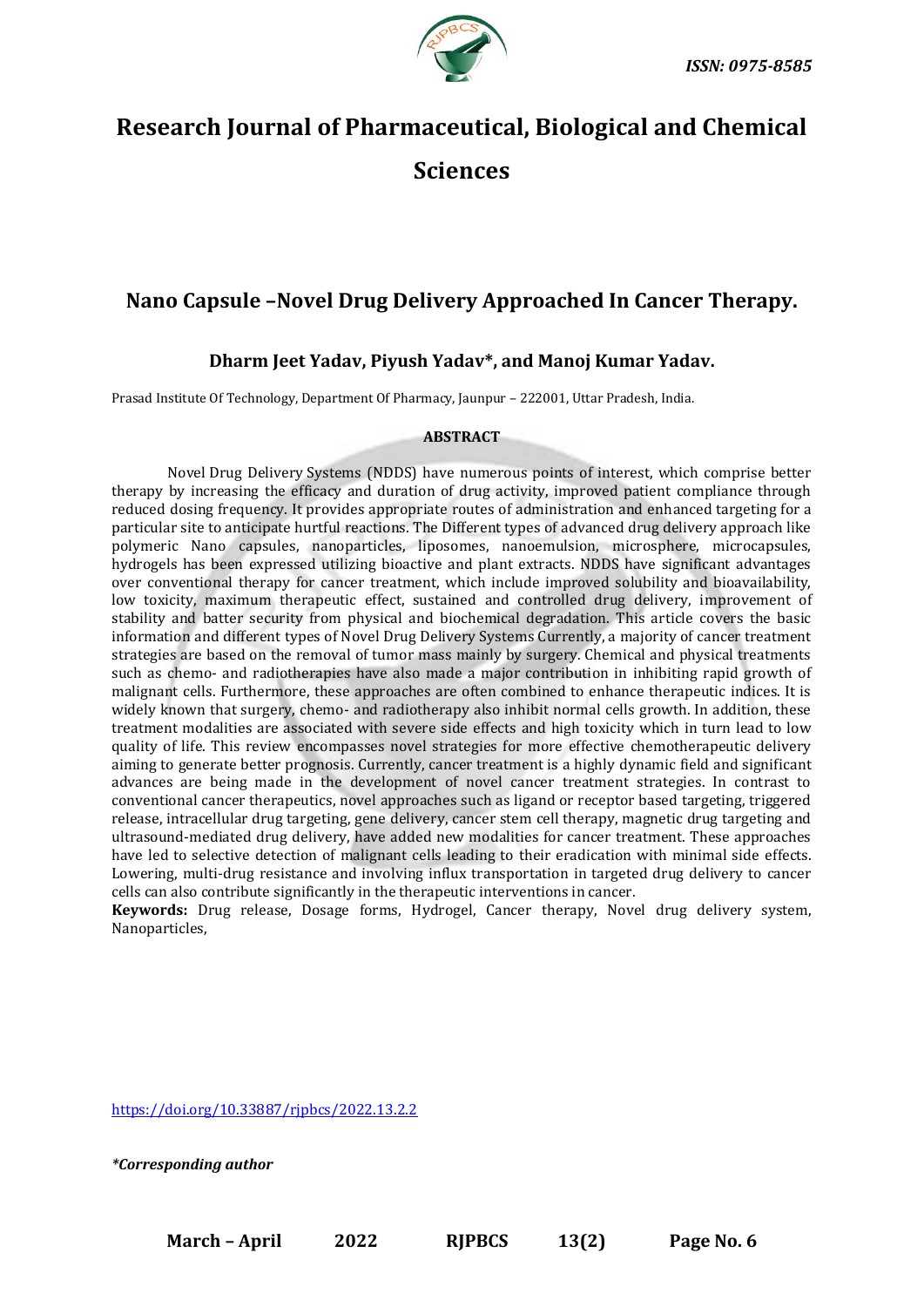

# **INTRODUCTION**

Nanocapsules, existing in miniscule size, range from 10 nm to 1000 nm. They consist of a liquid/solid core in which the drug is placed into a cavity, which is surrounded by a distinctive polymer membrane made up of natural or synthetic polymers. They have attracted great interest, because of the protective coating, which are usually pyrophoric and easily oxidized and delay the release of active ingredient [1].



**Fig- Approaches for drug vehicles, targeting, and release**

It is well-known that the activity of the anticancer drugs is greatly attenuated by the time drug reaches the target, which can render the treatment to be ineffective and increase off-target effects. The effectiveness of anticancer drug treatment can be achieved only when the administered drug is of proper dosage and display maximal activity in the cancer cells. Thus, the nanomaterials used for targeting tumor cells should have the capability of increasing local concentration of the drugs in and around tumor cells, thereby reducing the potential toxicity toward healthy cells.The efficient delivery of nanomaterials to the target tissues can be classified as passive and active targeting, as discussed below.

# **Different [Drug Delivery](https://www.rroij.com/journals/drug-delivery-821.html) System**

# **Lipoprotein**

In any ideal drug delivery system, an acceptable amount of active therapeutic drug must be assimilated and transported to the site of activity at the favourable time and rate.Lipoprotein as a medication system for malignancy therapy.Lipoprotein can be utilized as a Targeted drug delivery system in malignancy therapy which helps to improve therapeutic index of anticancer agents, either by expanding the concentration of medication in tumor cells or by diminishing the interaction in normal host tissues. Low density lipoprotein is potential transporter for chemotherapeutic mediators. They are utilized for targeted delivery of anticancer because several types of malignant cells display higher level of receptor mediated uptake of low density lipoprotein.For clinical malignancy therapy liposomes and phospholipid vesicles, have beenknown as a potential drug delivery system This system protecting healthy cells from toxic effect and keep their concentration in susceptible tissues for example in patient kidneys and their liver [1-3].

# **Nanoparticle**

Nanoparticles are in the solid state and are either amorphous or crystalline in nature with size range (from 10 to 200 nm. It secures drug against chemical and enzymatic dilapidation.Biodegradable polymeric nanoparticles have few applications in the controlled release of therapeutic medications in targeting specific tissue or organs as carriers in gene therapy [2].

**March – April 2022 RJPBCS 13(2) Page No. 7**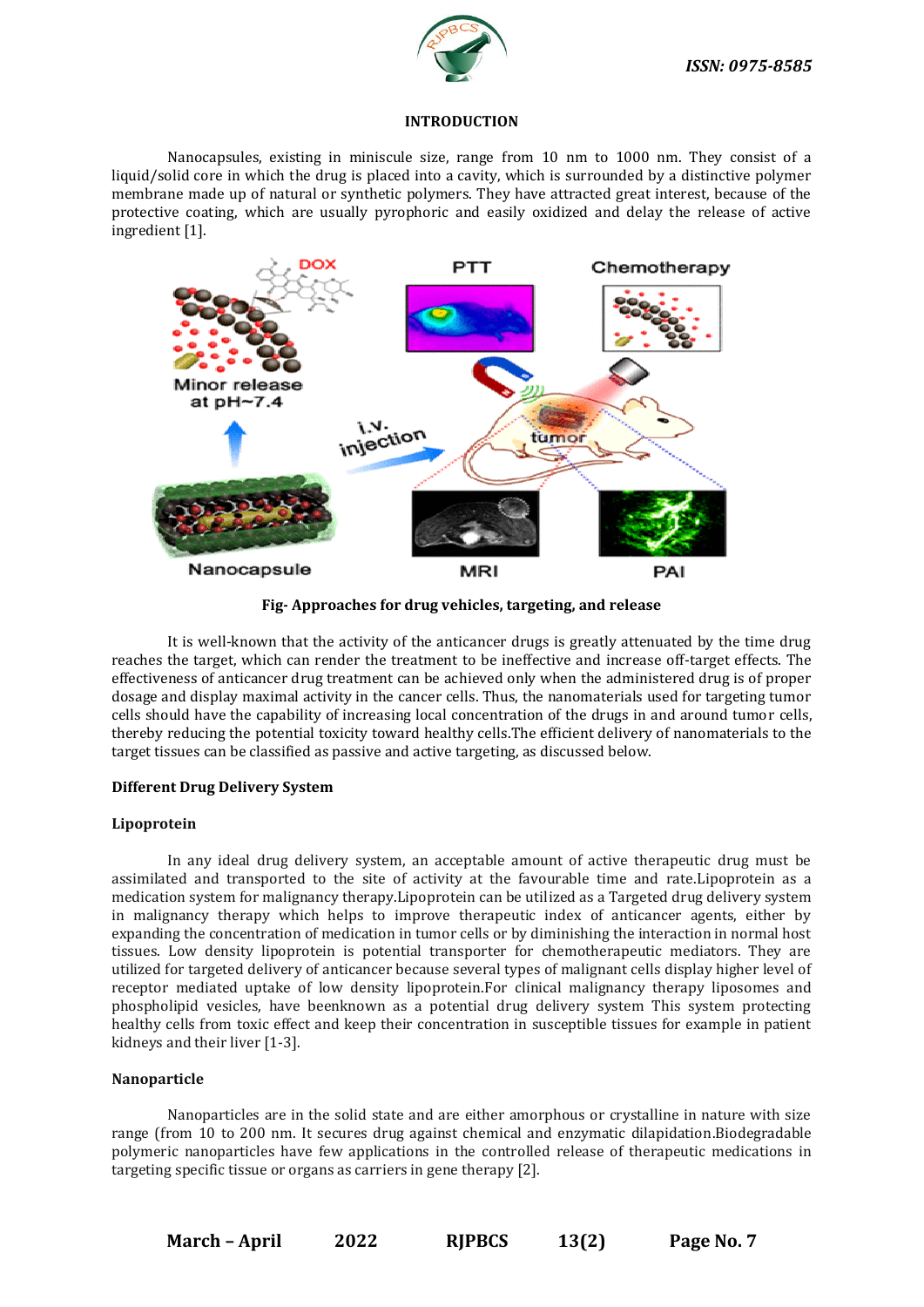

#### **Nanoemulsion**

Nanoemulsions can be characterized as oil-in-water (o/w) emulsions with mean droplet size from 50 to 200 nm and the particles can exist as both water-in-oil and oil-in water forms, where the core of the particle is whichever water or oil. Nano-emulsions like microemulsion may have high optical transparency and kinetic constancy [2, 3].

# **Microcapsules**

Numerous anticancer agents (such as paclitaxel, PCT; camptothecin, CPT; and certain porphyrins like meso tetraphenylporphine, TPP, utilized as a part of photodynamic treatment, PDT) with stumpy aqueous solubility affect their application and makes direct parenteral administration more complicated. Novel drug delivery strategies based on the drug carrier systems approaches have been advised to overwhelmed their reduced solubility, little stability, and dangerous symptoms. PEG diacyllipids conjugates have attracted much consideration towards their easily controlled properties and great pharmacological features [3, 4].

#### **Microemulsion**

Microemulsions are defined as liquid scatterings of water and oil that are prepared thermodynamically stable formulation which is homogenous, transparent or translucent in nature by the addition of relatively huge oncentration of a surfactant and a cosurfactant. Microemulsion droplets diameter having range of 10-100 nm and have been extensively considered for targeted drug delivery system to the brain. It is a cost effective strategy and enhances the bioavailability of the poorly dissolvable medications [4-6].

#### **Microspheres**

Microsphere technology is the newest development in cancer chemotherapy. Microsphere is solid porous particles with diameters 1 - 100 μm. It can focus on their medication load by physical trapping in blood veins known as chemoembolisation and sustain therapeutic agent action through controlled release. Biodegradable microspheres are used for direct delivery of drugs to organ(s) by lodging therapeutic drug in the end organ vessels. Its effect depends on the size and mode of administration of the microsphere either intravenous or intra-arterial [7-11].

# **Dendrimers**

Dendrimers are highly branched-three-dimensional, monodisperse molecules with highly controlled structures. Its monodispersity, encapsulation ability, water solubility and huge number of peripheral functional groups, make them perfect candidates for assessment as medication delivery system. Recently, dendrimers used as drug delivery system for anticancer drugs in variety of cancer therapies.

Mainly there are three methods used for drug delivery through dendrimers (a) attachment of drug to periphery of the dendrimer through covalent bond to form dendrimer prodrugs, (b) the drug is synchronized to the outer functional groups through ionic interactions, or (c) host-guest supramolecular assembly [12-15].

#### **Hydrogels**

Hydrogels are three-dimensional networks of water-swollen polymers. It usually comprises crosslinked hydrophilic polymers which cross-linked either through covalent bonds or composed by physical intramolecular and intermolecular attractions that swell readily without dissolving in aqueous solution .Because of hydrogel unique ability to swell under biological conditions makes them an ideal class of materials for biomedical applications, for example drug delivery and tissue engineering .Hydrogels are highly hydrophilic in nature due to the presence of some hydrophilic moieties such as carboxyl, amide, amino, and hydroxyl groups [16-19].

**March – April 2022 RJPBCS 13(2) Page No. 8**